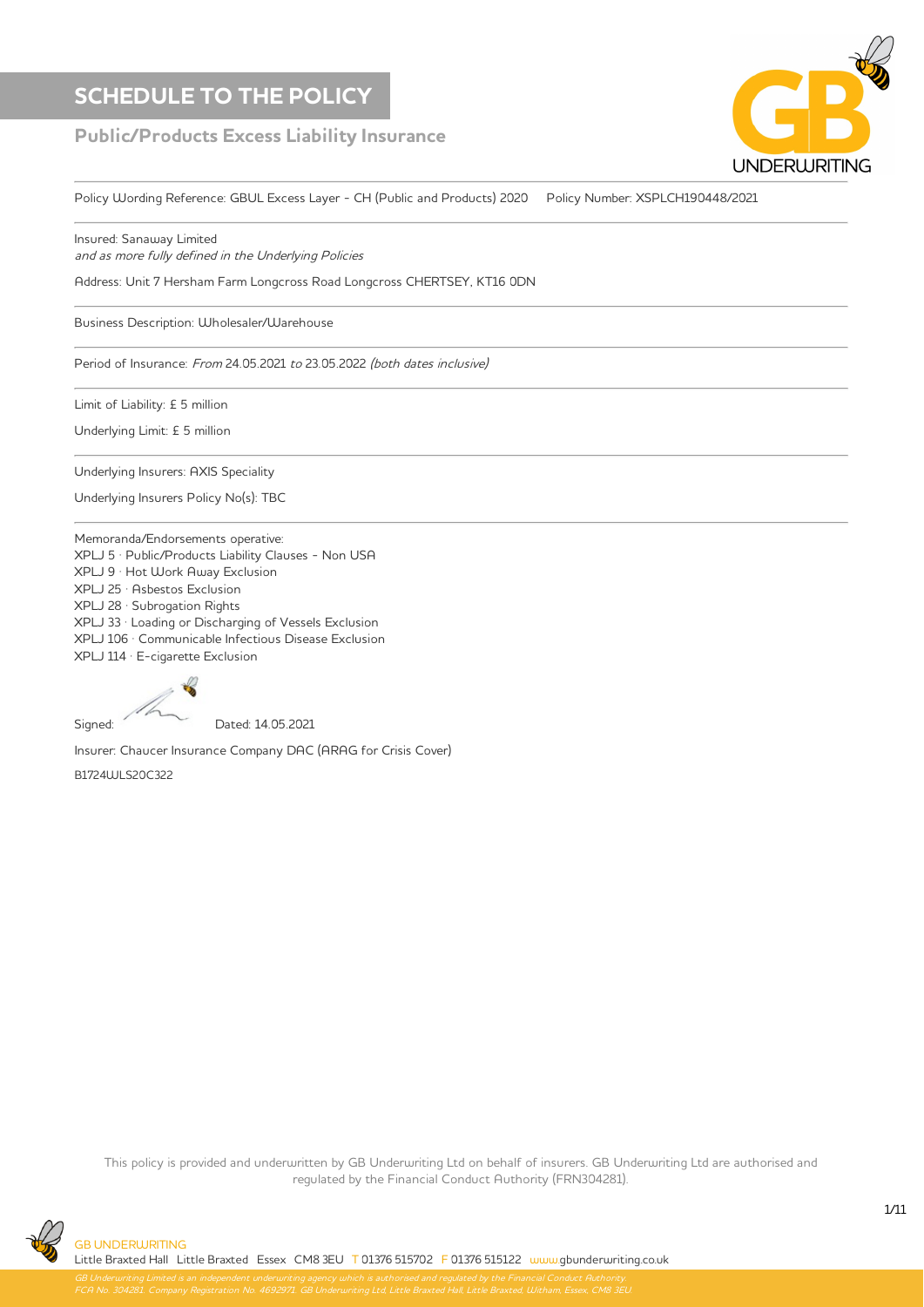### SCHEDULE TO THE POLICY

### Public/Products Excess Liability Insurance



### Applicable Endorsements

There are conditions contained within this Schedule that are condition precedent to Insurer liability. If the Insured breach any of these conditions precedent this may render the claim null and void or reduce the amount payable or the Insurer may treat this insurance as though it never existed.

ENDORSEMENT attached to and forming part of

Policy No(s): XSPLCH190448/2021

Insured Name: Sanaway Limited

With effect from: 24.05.2021

## Public/Products Liability Clauses - Non USA

It is understood and agreed that this Policy excludes all liability:

#### 1.

- a. in respect of injury (as defined in the Primary Policy) sustained by an employee which arises out of and in the course of his employment by the Insured in the Business
- b. attaching to the Insured or his insurer under any workmen's compensation unemployment compensation or disability benefits law or under any similar law
- c. for loss of or damage to property belonging to the Insured or in the care custody or control of the Insured or any employee other than
	- i. premises and their contents not belonging to or leased or rented to the Insured at which the Insured is undertaking work in connection with the Business
	- ii. premises including fixtures and fittings leased or rented to the Insured unless liability is assumed under agreement and would not have attached in the absence of such agreement
- d. arising from the ownership possession or use by or on behalf of the Insured of any mechanically propelled vehicle including any trailer or apparatus attached thereto in circumstances where the Insured is responsible for insurance or equivalent security under any legislation governing the use of such vehicle or where indemnity is provided by any other insurance
- e. arising from the ownership possession or use by or on behalf of the Insured of any vessel or craft made or intended to be airborne
- f. arising out of any products which with the knowledge of the Insured are incorporated into any craft made or intended to be airborne
- g. arising from the ownership possession or use by or on behalf of the Insured of any vessel or craft made or intended to be waterborne other than watercraft not owned by but used by the Insured for
	- i. business entertainment unless the Insured is responsible for insurance
	- ii. and hand propelled or sailing watercraft not exceeding 8 metres used in territorial waters
- h. arising out of advice design specification or professional service given for a fee
- i. arising from Financial Loss unless such loss is a direct result of bodily injury loss of or damage to property for which indemnity is

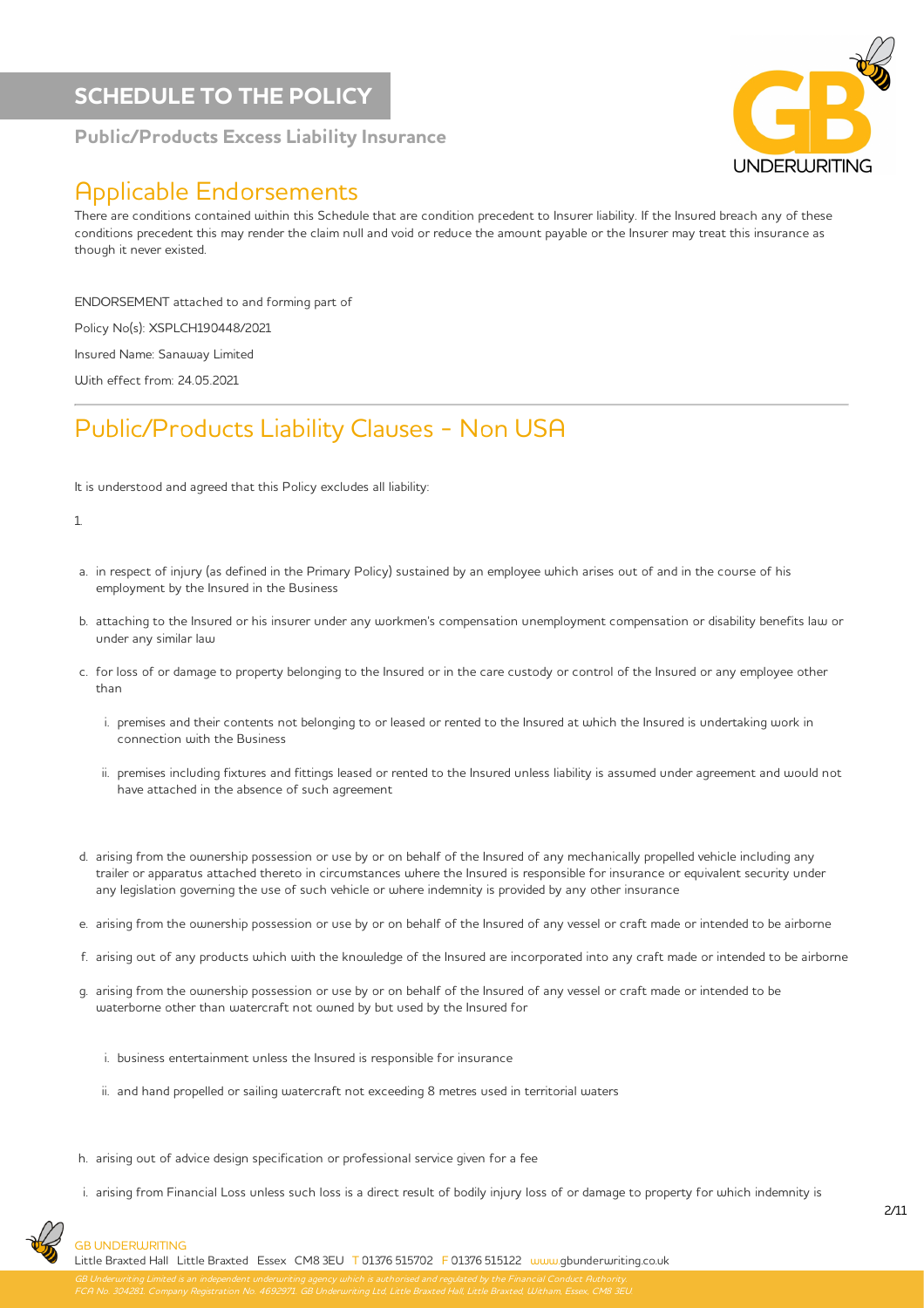provided by this Policy Financial Loss shall mean a pecuniary or economic loss or expense

- j. in respect of occurrences
	- i. happening in the United States of America its territories and possessions or Canada or
	- ii. in respect of which legal proceedings are brought in the countries specified in (i) above or where legal proceedings are brought outside such countries to enforce an award whether by way of reciprocal agreement or otherwise
- k. arising out of the discharge dispersal release or escape of smoke vapours soot fumes acids alkalis toxic chemicals liquids or gases waste materials or other irritants contaminants or pollutants into or upon land the atmosphere or any watercourse or body of water however this Exclusion does not apply in respect of bodily injury loss of or damage to property which arises directly or indirectly from Pollution or Contamination where such Pollution or Contamination is caused by a sudden identifiable unintended and unexpected incident which takes place in its entirety at a specific time and place during the Period of Insurance for the purpose of this Exclusion "Pollution or Contamination" shall be deemed to mean

i. all pollution or contamination of buildings or other structures or of water or land or the atmosphere and

ii. all injury or damage directly or indirectly caused by such pollution or contamination

All Pollution or Contamination which arises out of one incident shall be deemed to have occurred at the time such incident takes place

The liability of the Insurers shall not exceed the Limit of Indemnity as specified in the Schedule during any one Period of Insurance.

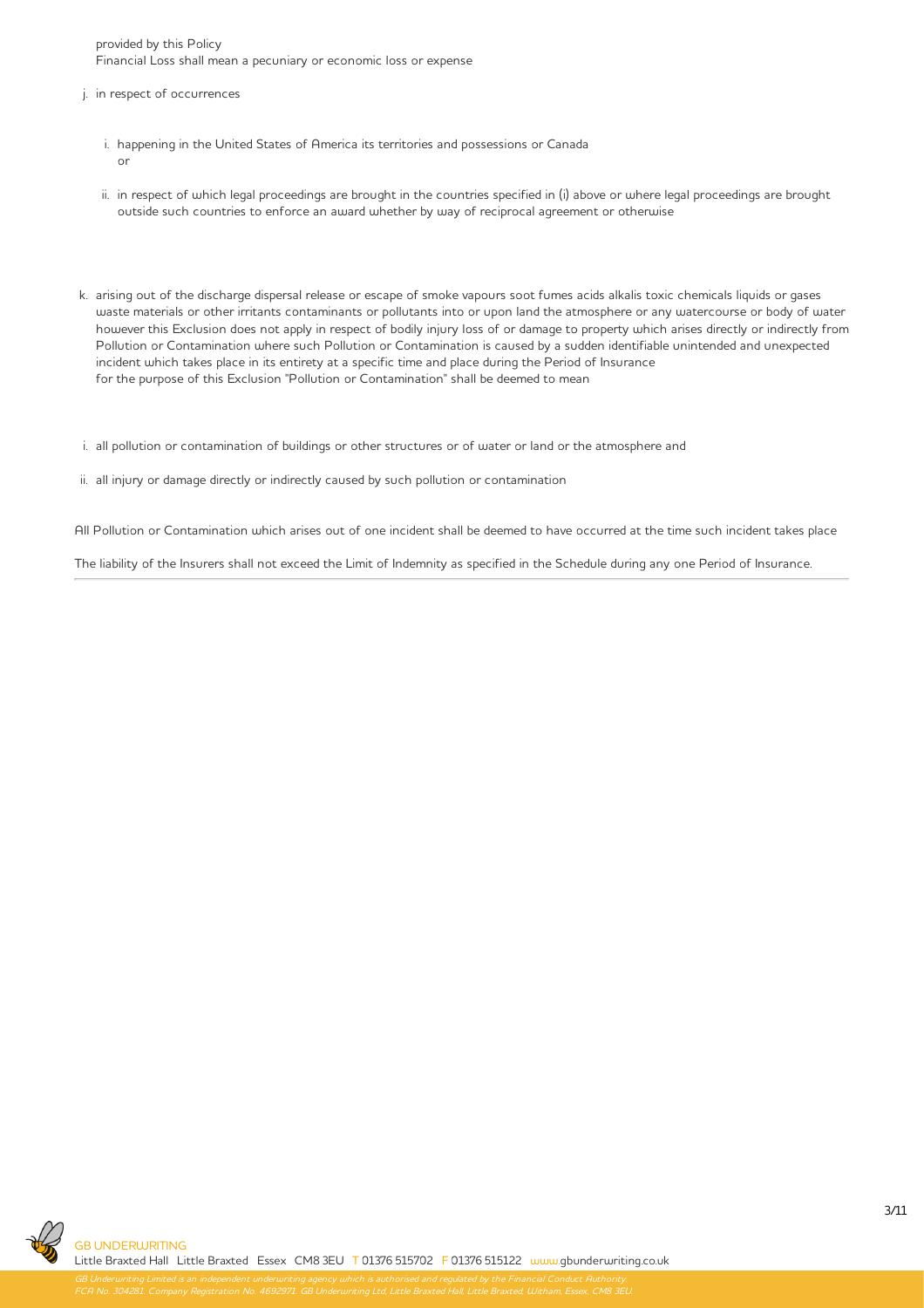

ENDORSEMENT attached to and forming part of Policy No(s): XSPLCH190448/2021 Insured Name: Sanaway Limited With effect from: 24.05.2021

# Hot Work Away Exclusion

It is understood and agreed that in consideration of the clients activities as disclosed to underwriters any Heat Conditions endorsement applicable to this policy is deleted with effect from inception. The indemnity provided under this Policy shall not apply in respect of any claim directly or indirectly arising from Hot Work away from the Insured's premises. For the purposes of this Exclusion Hot Work shall include but not be limited to the use of gas and electrical powered welding burning or cutting equipment blow lamps and blow torches and vessels for heating of bitumen or bituminous compounds

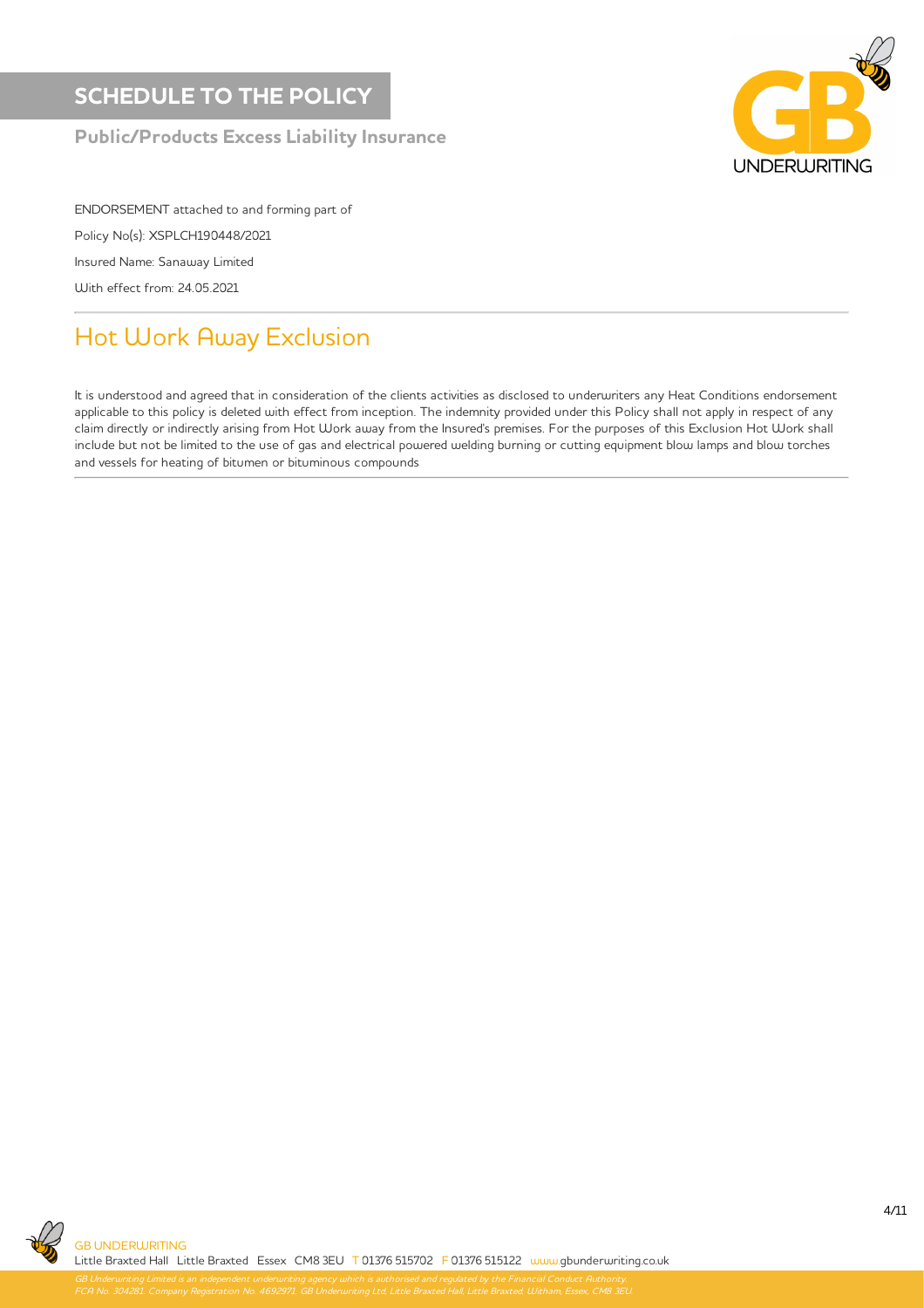

ENDORSEMENT attached to and forming part of Policy No(s): XSPLCH190448/2021 Insured Name: Sanaway Limited With effect from: 24.05.2021

# Asbestos Exclusion

This Policy excludes all liability which is directly or indirectly caused by or alleged to be caused by or contributed to in whole or in part by or arising out of the manufacture of, mining of, use of, sale of, installation of, survey or investigation of, management of, removal of, distribution of, existence of or exposure to asbestos products, asbestos fibres or asbestos dust, or property or materials containing any of the foregoing, including without limitation all liability to pay claimants or the Insured s legal costs and expenses or any other costs and expenses, howsoever incurred in the investigation, defence and/or settlement of any claim against an Insured or in respect of any other inquest, inquiry, enforcement action, or proceedings in which the Insured may be involved in relation to any of the foregoing.

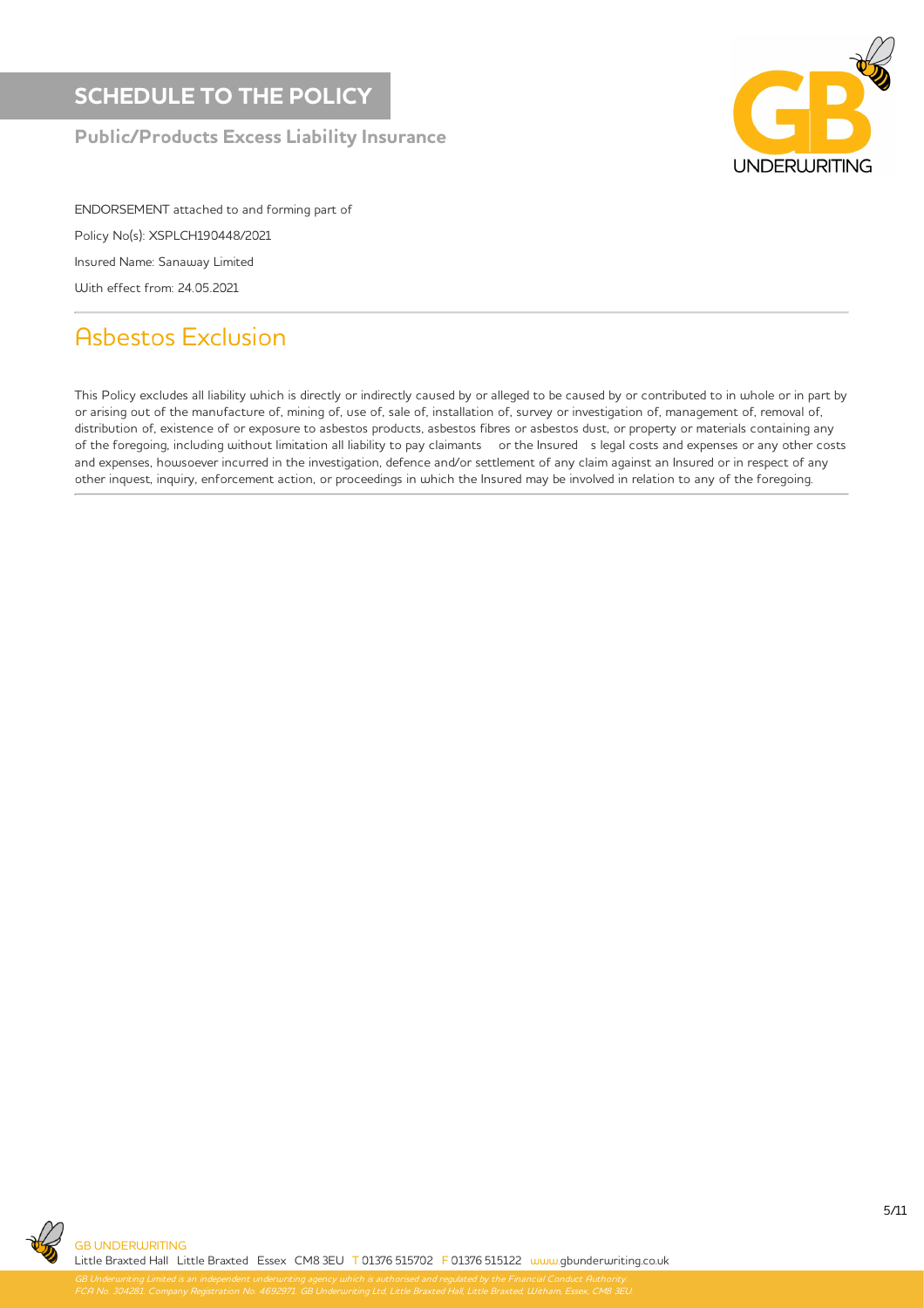

ENDORSEMENT attached to and forming part of Policy No(s): XSPLCH190448/2021 Insured Name: Sanaway Limited With effect from: 24.05.2021

# Subrogation Rights

It is a condition precedent to any liability of the Insurer hereunder that the Insured maintain full rights of recourse against all suppliers throughout the currency of this Policy and any subsequent period for which the Insurer may agree to renew this Policy.

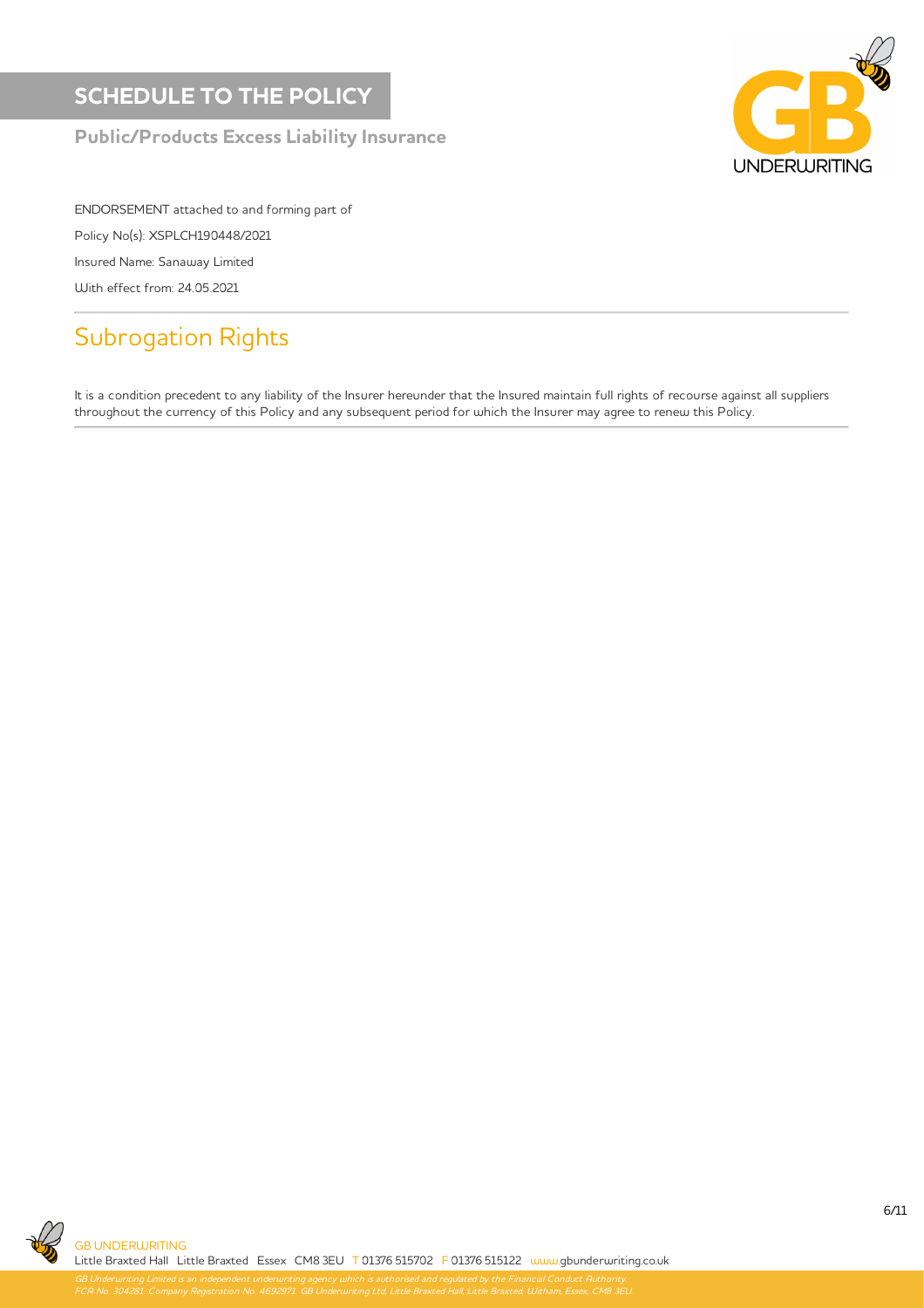## SCHEDULE TO THE POLICY

### Public/Products Excess Liability Insurance



ENDORSEMENT attached to and forming part of Policy No(s): XSPLCH190448/2021 Insured Name: Sanaway Limited With effect from: 24.05.2021

# Loading or Discharging of Vessels Exclusion

The indemnity provided under this Policy shall not apply in respect of any claim arising in connection with the loading or discharging of vessels.



FCA No. 304281. Company Registration No. 4692971. GB Underwriting Ltd, Little Braxted Hall, Little Braxted, Witham, Essex, CM8 3EU.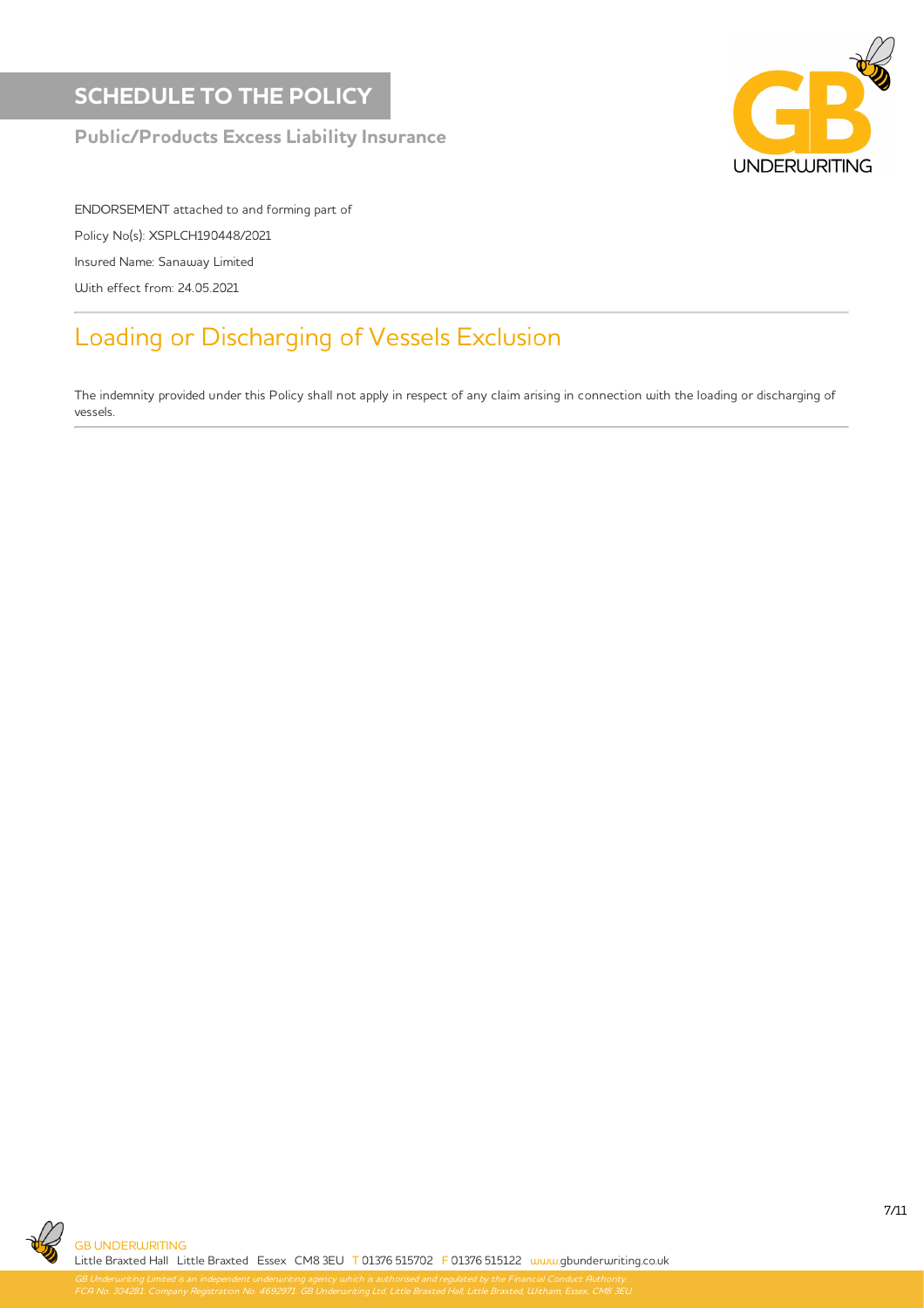## SCHEDULE TO THE POLICY

### Public/Products Excess Liability Insurance



ENDORSEMENT attached to and forming part of Policy No(s): XSPLCH190448/2021 Insured Name: Sanaway Limited With effect from: 24.05.2021

## Communicable Infectious Disease Exclusion

Communicable Infectious Disease Exclusion (Applicable to All Sections of this Policy)

The Insurer will not provide any liability cover for injury, loss or damage or any associated costs or expenses, or any fines or penalties or any other amount directly or indirectly caused by or arising from

1) Coronavirus (COVID-19) (the disease caused by SARS-CoV-2);

2) Other disease caused by any mutation or variant of SARS-CoV-2;

3) Any novel infectious disease caused by a newly identified agent; or,

4) A threat, fear or likelihood of infection from any of the above or measures taken to prevent the spread of any of the above.

This includes claims involving quarantine, whether self-imposed, recommended by a medical professional or imposed by government or public authority

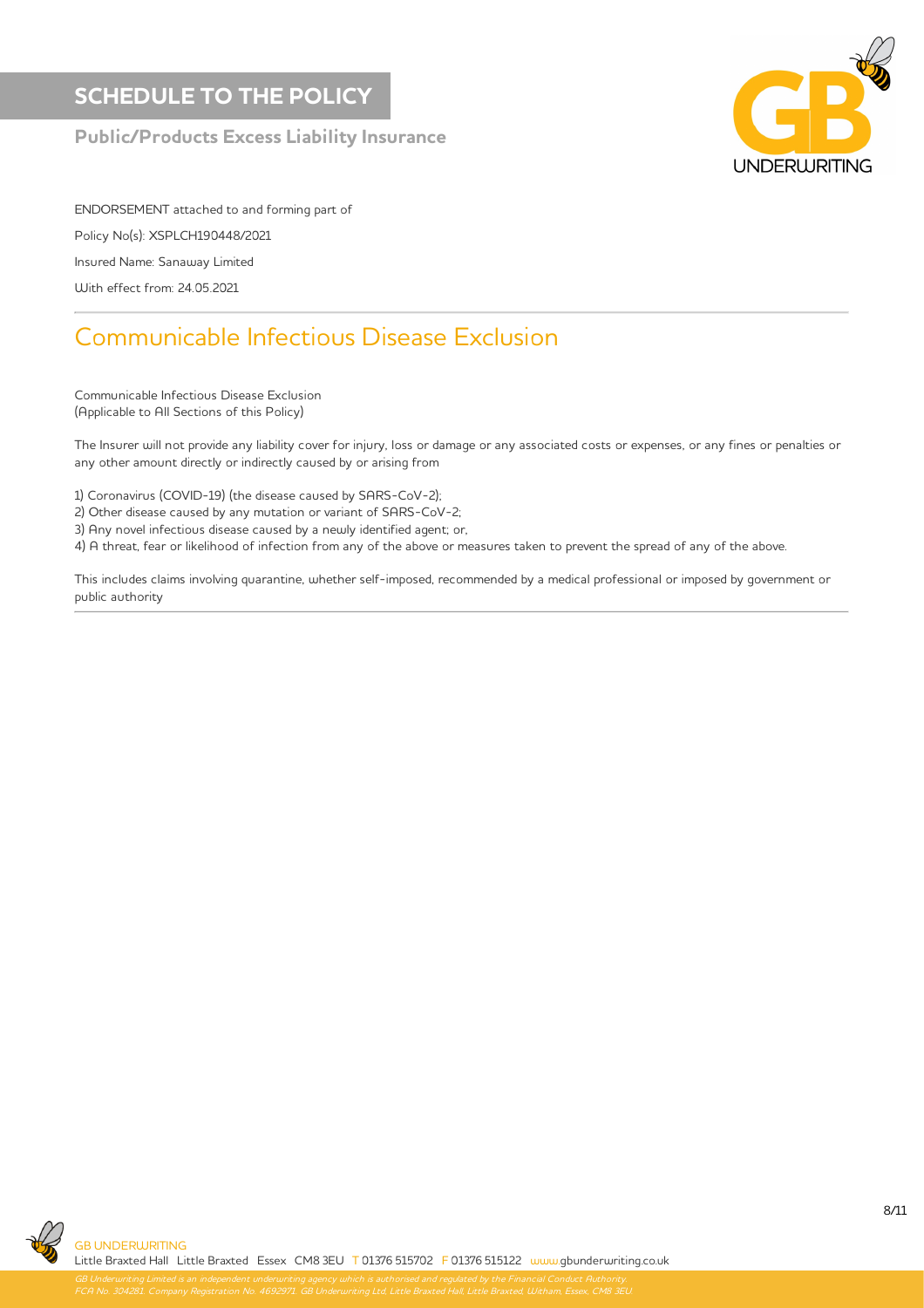

ENDORSEMENT attached to and forming part of Policy No(s): XSPLCH190448/2021 Insured Name: Sanaway Limited With effect from: 24.05.2021

# E-cigarette Exclusion

This Policy does not indemnify the Insured in respect of liability arising out of or in way connected with the manufacture, sales or distribution of e-cigarettes, e-vapes or associated products

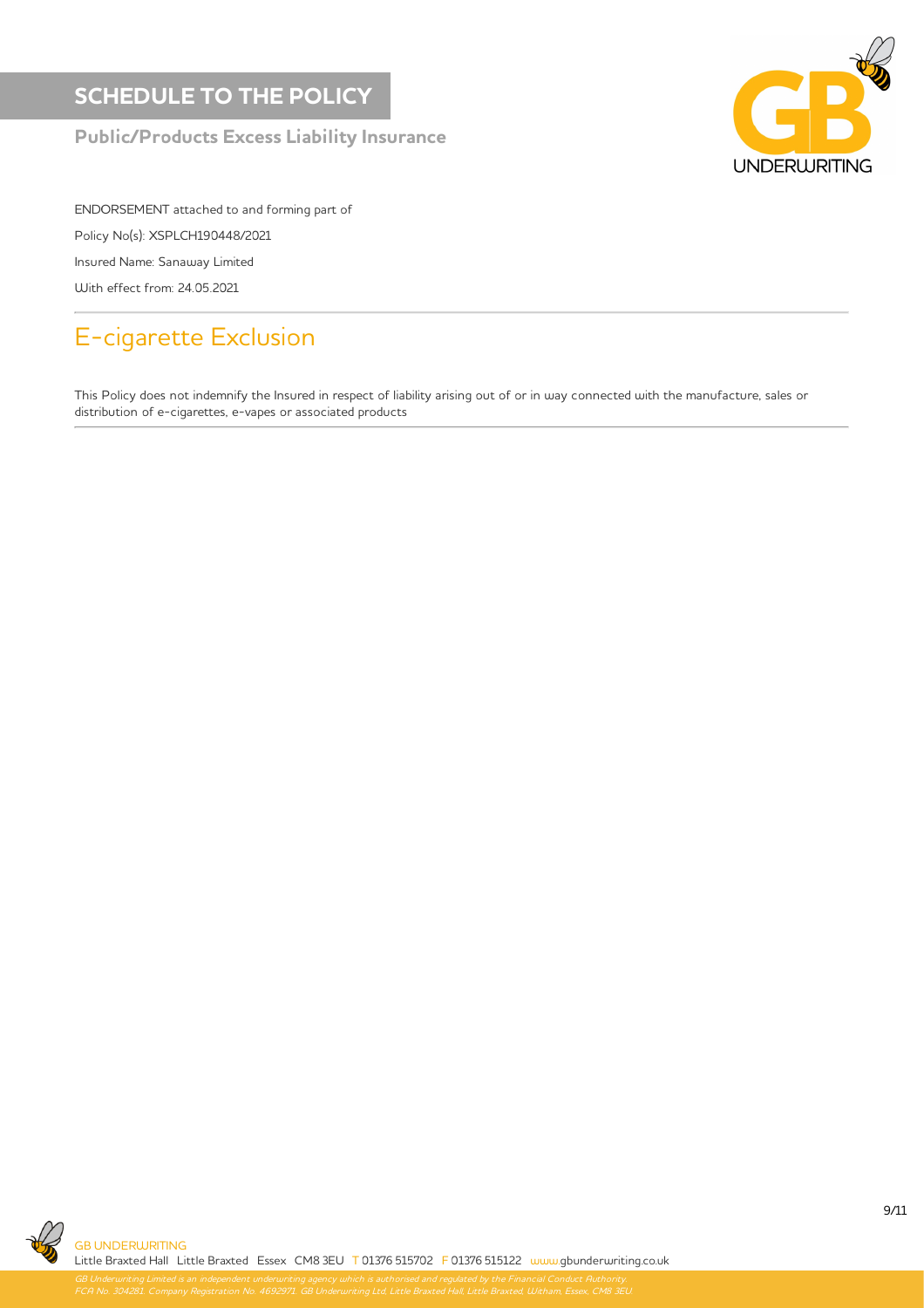### STATEMENT OF FACT

Public/Products Excess Liability Insurance



### Proposed Underlying / Primary Insurer(s) Details

| Primary Insurer                | <b>AXIS Speciality</b> |
|--------------------------------|------------------------|
| PL/Products Premium            | £250                   |
| Written on a Per Capita basis? | No.                    |

#### Risk Details

| Does insured work at High Risk Locations: No                                    | n/a                  |
|---------------------------------------------------------------------------------|----------------------|
| Annual Turnover                                                                 | £500,001 to £750,000 |
| Is there any North America Turnover?                                            | <b>No</b>            |
| Total Number of Employees                                                       | Under 50             |
| Manual Work Away Wageroll?                                                      | £180,000.00          |
| Any Heat Work away from own Premises                                            | zero                 |
| Please confirm the types of Heat the Insured is using                           |                      |
| Asphalt or bitumen boilers                                                      | n/a                  |
| Blow lamps/torches or any other naked flame                                     | n/a                  |
| Electric hot air guns or grinding equipment                                     | n/a                  |
| <b>Welding Equipment</b>                                                        | n/a                  |
| Please confirm what locations Heat work is used on                              |                      |
| Domestic house & flats not exceeding 3 storeys in height                        | n/a                  |
| Small commercial properties; shops or offices not exceeding 3 storeys in height | n/a                  |
| Larger commercial or industrial premises; factories and warehouses              | n/a                  |
| Government buildings; hospitals or schools                                      | n/a                  |